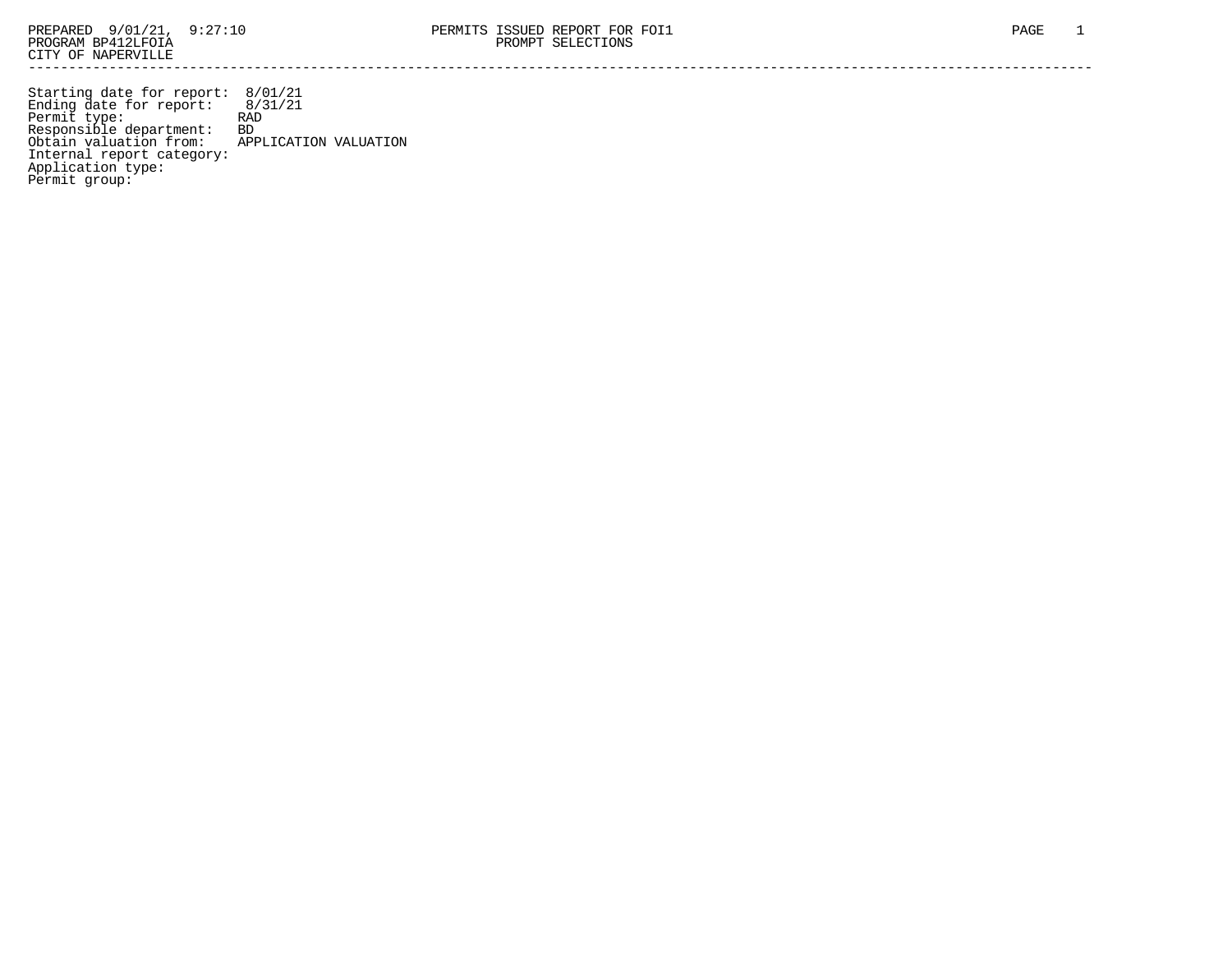## PREPARED 9/01/21, 9:27:10 PERMITS ISSUED REPORT PAGE 1 PROGRAM BP412LFOI1 8/01/21 THRU 8/31/21 CITY OF NAPERVILLE **Example 20** CITY OF NAPERVILLE PERMIT TYPE - RAD ROOM ADDITION OBTAINED VALUATION FROM APPLICATION VALUATION

| UDIIIIUD VIIDUIIIUN IKURI                                                                                                                                                                                                                                                                                                                                | THILLUILLUN VILLUILLUN                                                                                     |                                                                       |
|----------------------------------------------------------------------------------------------------------------------------------------------------------------------------------------------------------------------------------------------------------------------------------------------------------------------------------------------------------|------------------------------------------------------------------------------------------------------------|-----------------------------------------------------------------------|
| APPLICATION APPLICATION TYPE AND DESCRIPTION<br>DATE<br>VALUATION                                                                                                                                                                                                                                                                                        | Parcel Number                                                                                              | PROPERTY OWNER/<br>CONTRACTOR                                         |
| 21-00000151 RAD RES ADDITIONS (NEW SQ FTG)                                                                                                                                                                                                                                                                                                               | 203 CENTER ST                                                                                              |                                                                       |
| Contractor #:                                                                                                                                                                                                                                                                                                                                            |                                                                                                            |                                                                       |
| STRUCTURE - 000 000<br>PERMIT TYPE - RAD 00 ROOM ADDITION                                                                                                                                                                                                                                                                                                | $\begin{array}{ll}\n\text{ISSUE} & \text{DATE} \\ \text{0.03.03} & \text{0.01.03}\n\end{array}$<br>8/21/21 |                                                                       |
| 21-00001392 RAD RES ADDITIONS (NEW SQ FTG)                                                                                                                                                                                                                                                                                                               | 4224 FRASER CR                                                                                             |                                                                       |
| $--------$ 4/18/21<br>\$9000<br>Contractor #:                                                                                                                                                                                                                                                                                                            | W-01084000150000N1757-226 BRICK MAGIC                                                                      |                                                                       |
| STRUCTURE - 000 000<br>PERMIT TYPE - RAD 00 ROOM ADDITION                                                                                                                                                                                                                                                                                                | ISSUE DATE SUBCONTRACTOR(S)<br>8/12/21 A N S ROOFING & SIDING                                              |                                                                       |
| 21-00001396 RAD RES ADDITIONS (NEW SO FTG)                                                                                                                                                                                                                                                                                                               | 1508 E BAILEY RD                                                                                           |                                                                       |
| $\begin{array}{cccc}\n-2 & -2 & -2 & -2 \\ \text{Contractor} & +2 & 630-443-7100 & & 5141560\n\end{array}$                                                                                                                                                                                                                                               | D-08283110030000N160 -149 TIMBERBUILT INC                                                                  |                                                                       |
| STRUCTURE - 000 000<br>PERMIT TYPE - RAD 00 ROOM ADDITION<br>------------                                                                                                                                                                                                                                                                                |                                                                                                            | TIMBERBUILT, INC<br>ROOF                                              |
| 21-00001932 RAD RES ADDITIONS (NEW SQ FTG) 2524 NEWPORT DR                                                                                                                                                                                                                                                                                               |                                                                                                            |                                                                       |
| ---------- 5/07/21<br>\$35000<br>Contractor #: 630-698-8354                                                                                                                                                                                                                                                                                              | W-01012070430000N367 -189 M.T. MCCAW                                                                       |                                                                       |
| STRUCTURE - 000 000<br>PERMIT TYPE - RAD 00 ROOM ADDITION<br>-----------                                                                                                                                                                                                                                                                                 | ISSUE DATE<br>8/19/21                                                                                      | SUBCONTRACTOR(S)<br>BRISKO ELECTRIC<br>CONSTRUCTION SYSTEM CORP       |
| 21-00002118 RAD RES ADDITIONS (NEW SQ FTG)                                                                                                                                                                                                                                                                                                               | 516 N WEBSTER ST                                                                                           |                                                                       |
| $---------$ 5/18/21 \$250000<br>Contractor #: 773-319-5352                                                                                                                                                                                                                                                                                               |                                                                                                            | D-07132110040000N42 -69 MJZ HOME DESIGN LLC                           |
| $\begin{tabular}{llllll} \textbf{STRUCTURE} & - & 000 & 000 & 2ND \texttt{ FLOOR ADDITION} / \texttt{GARAGE ADDITION} & & & & & \texttt{ISSUE DATE} & & & & \texttt{SUBCONTRACTOR(S)} \\ \texttt{PERMIT TYPE} & - & \texttt{RAD} & 00 \texttt{ Room ADDITION} & & & & \texttt{8/17/21} & & & \texttt{GOLDSMITH ELECTRI} \\ \end{tabular}$<br>----------- |                                                                                                            | <b>GOLDSMITH ELECTRIC</b><br>LUCKY'S PLUMBING, INC<br>RZ SERVICES INC |
| 21-00002803 RAD RES ADDITIONS (NEW SO FTG)                                                                                                                                                                                                                                                                                                               | 1760 MUNDELEIN RD                                                                                          |                                                                       |
| $--------- 6/21/21$ \$48000<br>Contractor #: 630-514-4701                                                                                                                                                                                                                                                                                                | D-08332000370000N648 -165                                                                                  | SUNSPACE BY ARBORVIEW                                                 |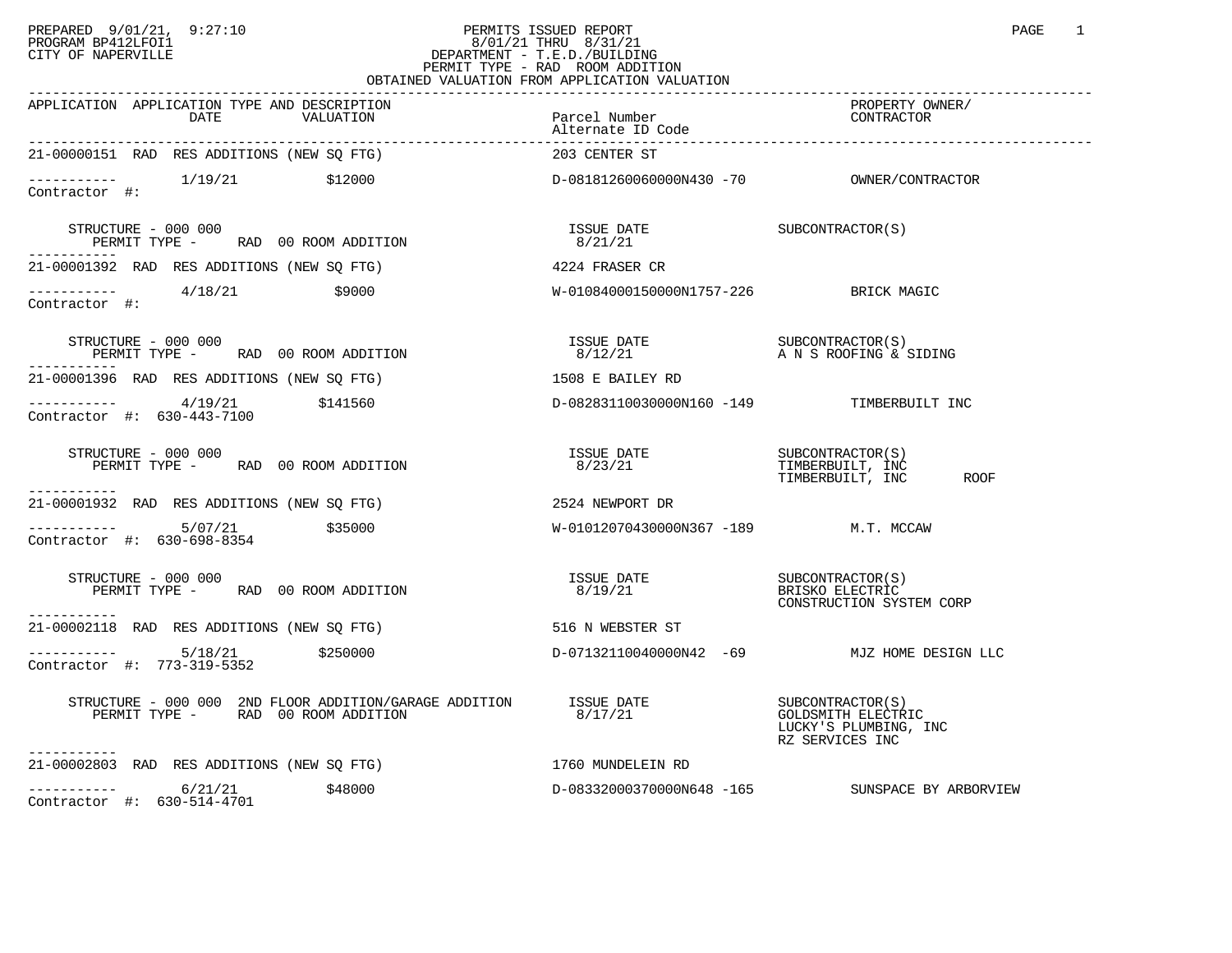## PREPARED 9/01/21, 9:27:10 PERMITS ISSUED REPORT PAGE 2 PROGRAM BP412LFOI1 8/01/21 THRU 8/31/21 CITY OF NAPERVILLE **Example 20** CITY OF NAPERVILLE PERMIT TYPE - RAD ROOM ADDITION OBTAINED VALUATION FROM APPLICATION VALUATION

| APPLICATION APPLICATION TYPE AND DESCRIPTION<br>DATE<br>VALUATION                                                                                                                                                                                                                                                                                                                                                                                                        | Parcel Number | PROPERTY OWNER/<br>CONTRACTOR                          |
|--------------------------------------------------------------------------------------------------------------------------------------------------------------------------------------------------------------------------------------------------------------------------------------------------------------------------------------------------------------------------------------------------------------------------------------------------------------------------|---------------|--------------------------------------------------------|
| 21-00002803 (CONTINUED)                                                                                                                                                                                                                                                                                                                                                                                                                                                  |               |                                                        |
| ------------                                                                                                                                                                                                                                                                                                                                                                                                                                                             |               |                                                        |
| STRUCTURE - 000 000<br>PERMIT TYPE - RAD 00 ROOM ADDITION<br>-----------                                                                                                                                                                                                                                                                                                                                                                                                 |               |                                                        |
| 21-00002813 RAD RES ADDITIONS (NEW SQ FTG) 918 MONTICELLO DR                                                                                                                                                                                                                                                                                                                                                                                                             |               |                                                        |
| $\begin{tabular}{ll} \texttt{----------} & \multicolumn{3}{l}{6/21/21} & \multicolumn{3}{l}{$511314} \\ \texttt{Contractor} & \texttt{#:} & 630-355-6557 \\ \end{tabular}$                                                                                                                                                                                                                                                                                               |               | D-08182130210000N209 -71 OPAL ENTERPRISES INC          |
| STRUCTURE - 000 000<br>PERMIT TYPE - RAD 00 ROOM ADDITION<br>-----------                                                                                                                                                                                                                                                                                                                                                                                                 |               |                                                        |
| 21-00003244 RAD RES ADDITIONS (NEW SQ FTG) 1609 SWALLOW ST                                                                                                                                                                                                                                                                                                                                                                                                               |               |                                                        |
| ----------- 7/13/21 \$9000<br>Contractor #:<br>Contractor #:                                                                                                                                                                                                                                                                                                                                                                                                             |               | D-08312080220000N62 -161 AMERICAN QUALITY HOME IMPROV. |
| STRUCTURE – 000 000 R/R ROOF AND SOME PLYWOOD TSSUE DATE SUBCONTRACTOR(S)<br>PERMIT TYPE – RAD 00 ROOM ADDITION 8/13/21 AMERICAN QUALITY HOME IMPROV.                                                                                                                                                                                                                                                                                                                    |               |                                                        |
| 1514 FENDER RD<br>21-00003316 RAD RES ADDITIONS (NEW SO FTG)                                                                                                                                                                                                                                                                                                                                                                                                             |               |                                                        |
| $--------- 7/19/21$<br>Contractor #: 630-887-6773                                                                                                                                                                                                                                                                                                                                                                                                                        |               | D-08294100040000N155 -148 KEN DIXON CONTRUCTION        |
| $\begin{tabular}{lllllllll} \textbf{STRUCTURE} & - & 000 & 000 & \textbf{GARAGE} & \textbf{WALL REFRAME/REROOF} & \textbf{HOME/ELECT} & \textbf{ISUE} & \textbf{DATE} & & & & \textbf{SUBCONTRACTOR(S)}\\ & & & & & & \textbf{PERMIT TYPE} & - & \textbf{RAD} & 00\textbf{ ROOT ADDITION} & \textbf{ADDITION} & \textbf{TOM} & \textbf{SUSCON TRACTOR} & \textbf{SUSCON TRACTOR} & \textbf{SUSON ROCFTNG} & \textbf{SUSON ROCFTNG} & \textbf{SUSON ROCFT$<br>----------- |               | NJS ELECTRIC                                           |
| 21-00003355 RAD RES ADDITIONS (NEW SQ FTG) 1600 ALBERMARLE CT                                                                                                                                                                                                                                                                                                                                                                                                            |               |                                                        |
| $      7/20/21$ $\frac{20}{21}$ $\frac{583453}{21}$<br>Contractor #: 630-579-6600                                                                                                                                                                                                                                                                                                                                                                                        |               | D-07104020080000N149 -50 RELIABLE HOME IMPROVEMENT     |
| -----------                                                                                                                                                                                                                                                                                                                                                                                                                                                              |               | MDS ELECTRIC INC<br>WIESNER PLUMBING, INC              |
| 21-00003569 RAD RES ADDITIONS (NEW SQ FTG)                                                                                                                                                                                                                                                                                                                                                                                                                               | 1603 77TH ST  |                                                        |
| $--------- 7/30/21$<br>Contractor #: 630-685-5300                                                                                                                                                                                                                                                                                                                                                                                                                        |               | D-08283140180000N744 -149 LEADS CONSTRUCTION CO        |